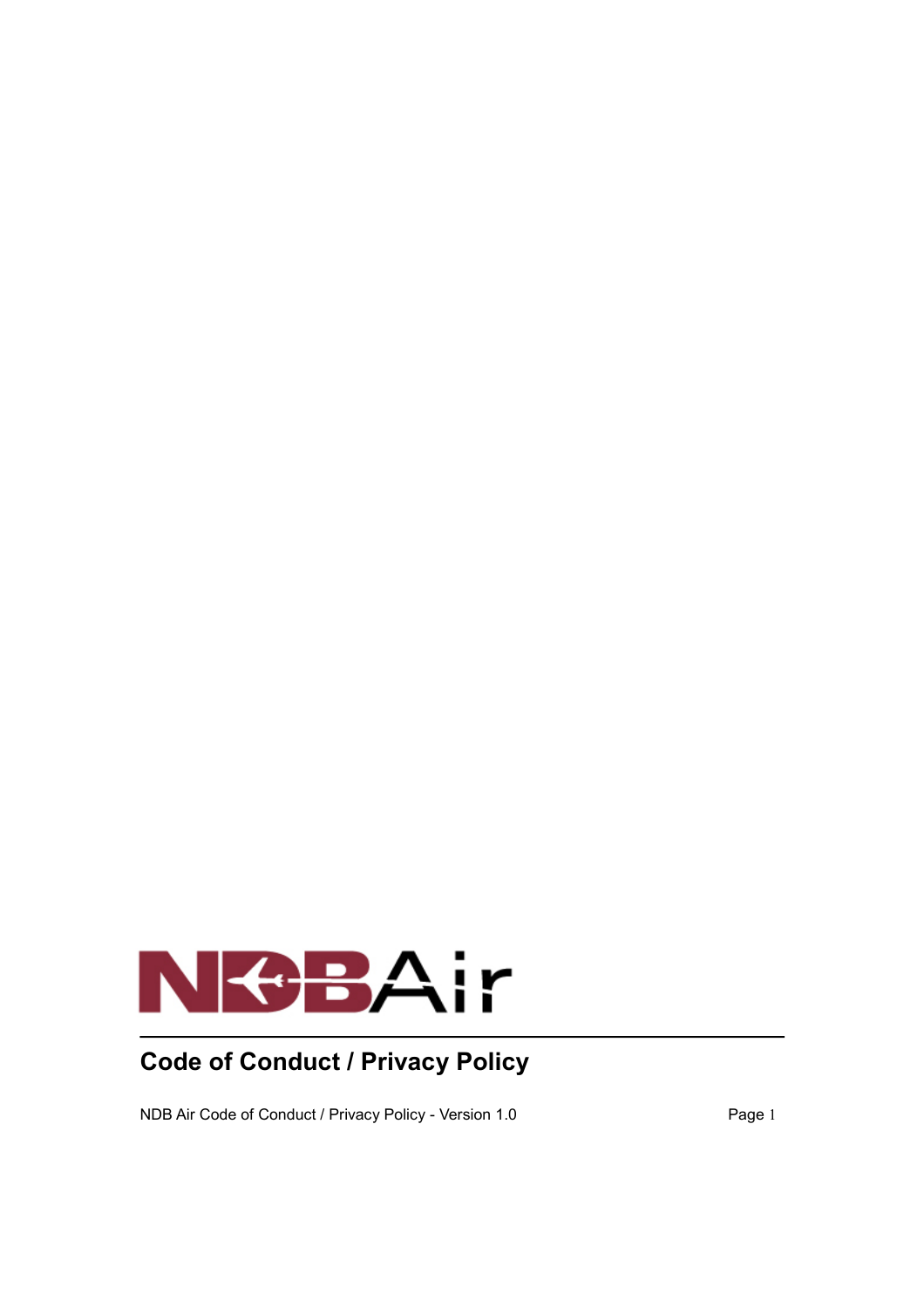| <b>Revision History</b> |             |                     |                        |  |
|-------------------------|-------------|---------------------|------------------------|--|
| Version                 | <b>Date</b> | <b>Author Notes</b> |                        |  |
| 1.0                     | 01 AUG 13   | EE                  | <b>Initial Release</b> |  |
|                         |             |                     |                        |  |
|                         |             |                     |                        |  |
|                         |             |                     |                        |  |
|                         |             |                     |                        |  |
|                         |             |                     |                        |  |
|                         |             |                     |                        |  |
|                         |             |                     |                        |  |
|                         |             |                     |                        |  |
|                         |             |                     |                        |  |
|                         |             |                     |                        |  |
|                         |             |                     |                        |  |
|                         |             |                     |                        |  |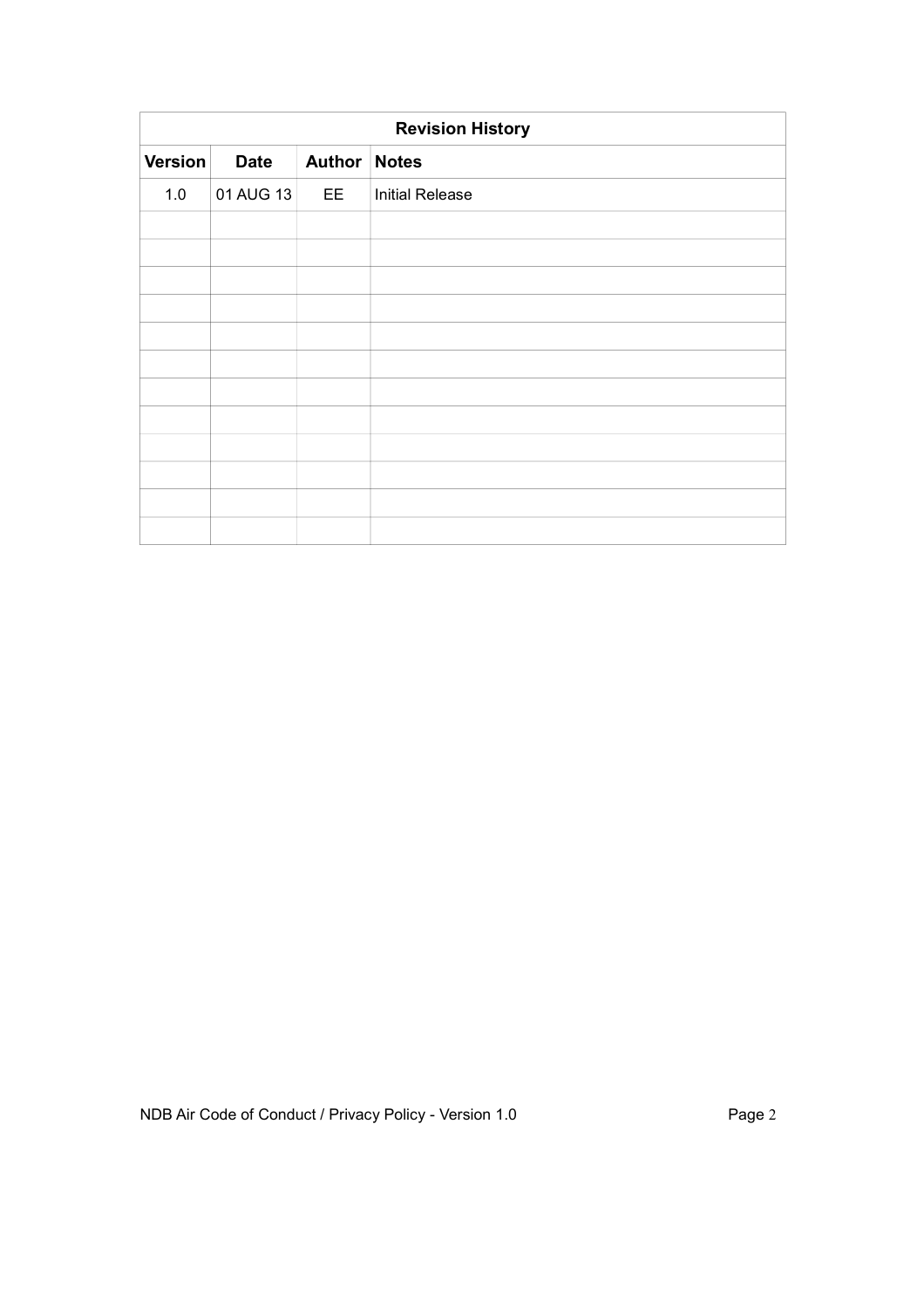## **Table of Contents**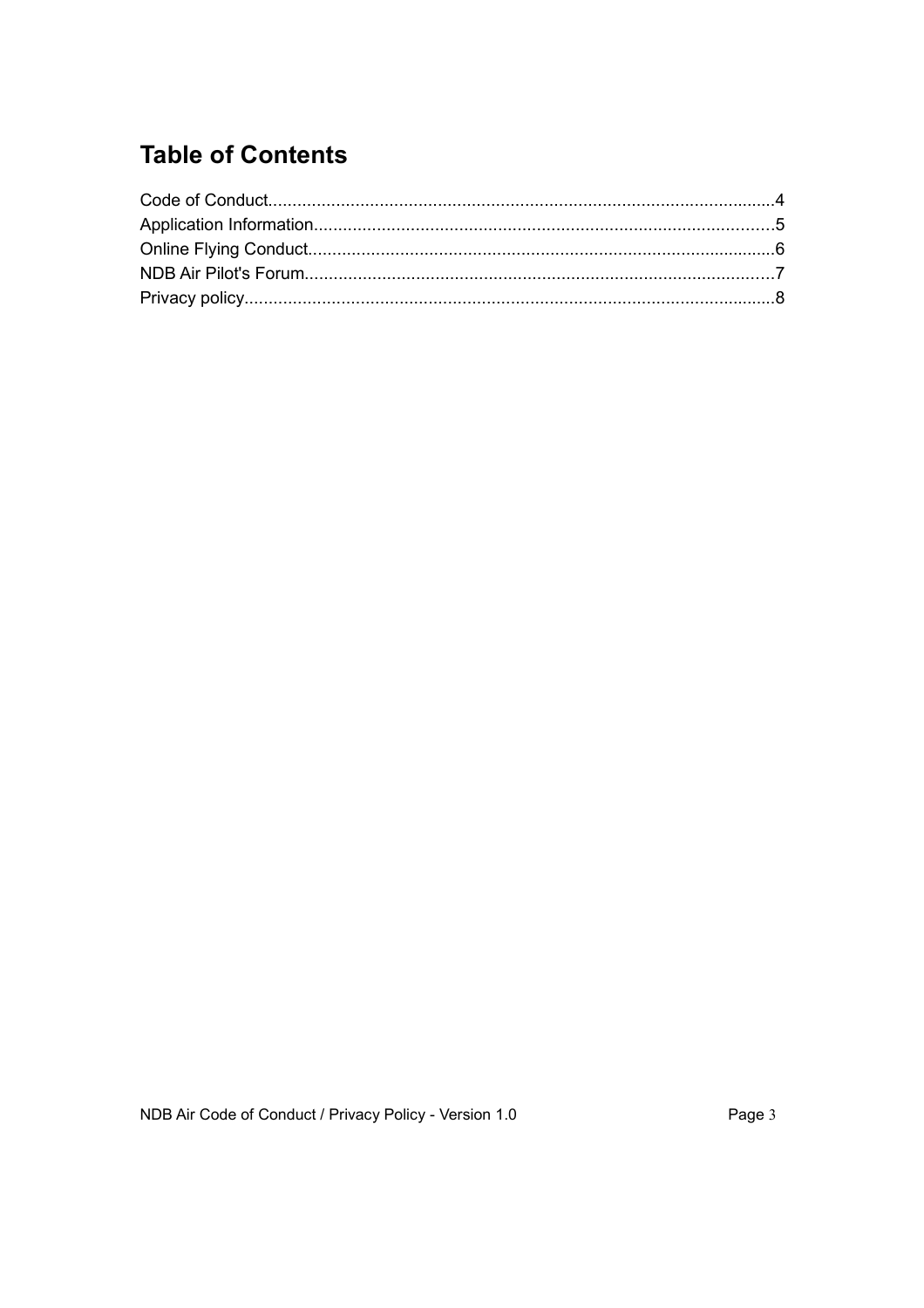### **Code of Conduct**

At NDB Air, we hold ourselves to a high standard of conduct with each other and various online flying communities. One of our core values is the concept of fair, equitable treatment and we strive to provide an environment where everyone is treated with respect.

Any reported occurrence of inappropriate behavior by our pilots (either online, in the forums, or in interchanges between NDB Air members) may result in suspension, loss of seniority (to include all logged hours), and/or dismissal from NDB Air.

Falsification of information (especially a name or email address with the attempt to hide one's identity) is grounds for immediate deletion of the offending account(s) and being banned from NDB Air.

When using the NDB Air website and forum, as well as when flying online and registered as an NDB flight, all pilots are subject to monitoring.

Offending forum posts may be edited or deleted, without notification, by authorized forum moderators.

NDB Air recognizes every pilot's right to free speech; however the NDB Air forums and other services are privately owned and controlled. Members' use of those services is provided solely at the discretion of NDB Air and may be modified or revoked at any time.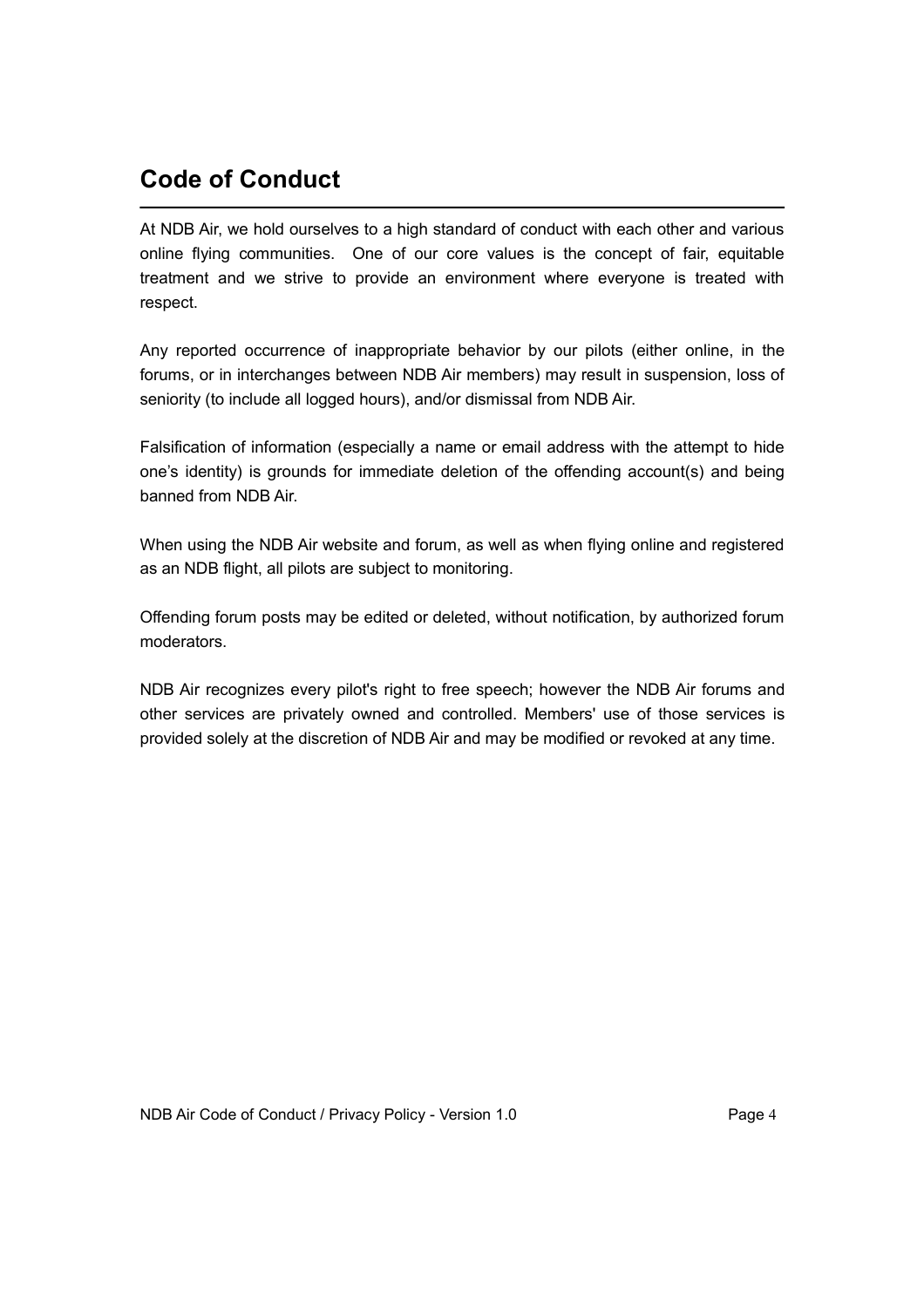### **Application Information**

Providing false information within a membership application is prohibited. Should a pilot's identity fall into question at any time the management of NDB Air reserves the right to carry out its own checks to establish that pilot's true identity.

Pilots who are found to have supplied a false identity, for whatever the reason, to gain admission to NDB Air, shall be dismissed from the airline, and placed on a permanent "no hire" list.

Pilots who are found to have supplied any other incorrect or false information in order to gain admission to NDB Air are liable to being summarily dismissed without notice, and may be subject to being placed on a permanent "no hire" list.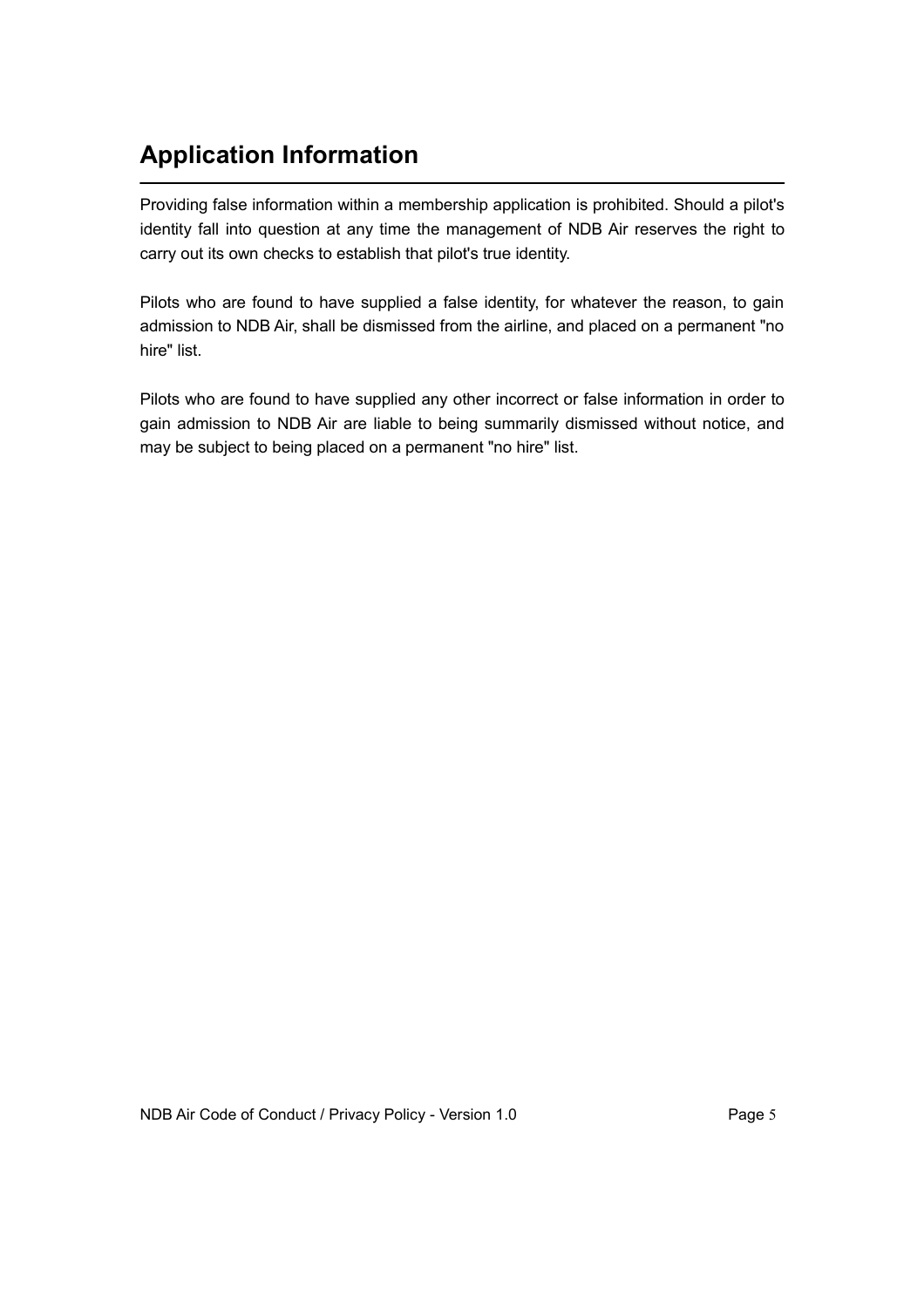## **Online Flying Conduct**

Pilots are reminded that when using online air traffic simulation networks (VATSIM, IVAO, PilotEdge, BVA, etc) that they are an ambassador of NDB Air, representing not only the airline, but their fellow pilots as well.

Pilots are to exercise good manners and are not to engage in arguments over the networks.

If at any time NDB Air receives communication from any of the networks regarding bad conduct of any pilot, the pilot may be dismissed at the discretion of the Board of Directors and/or Founders.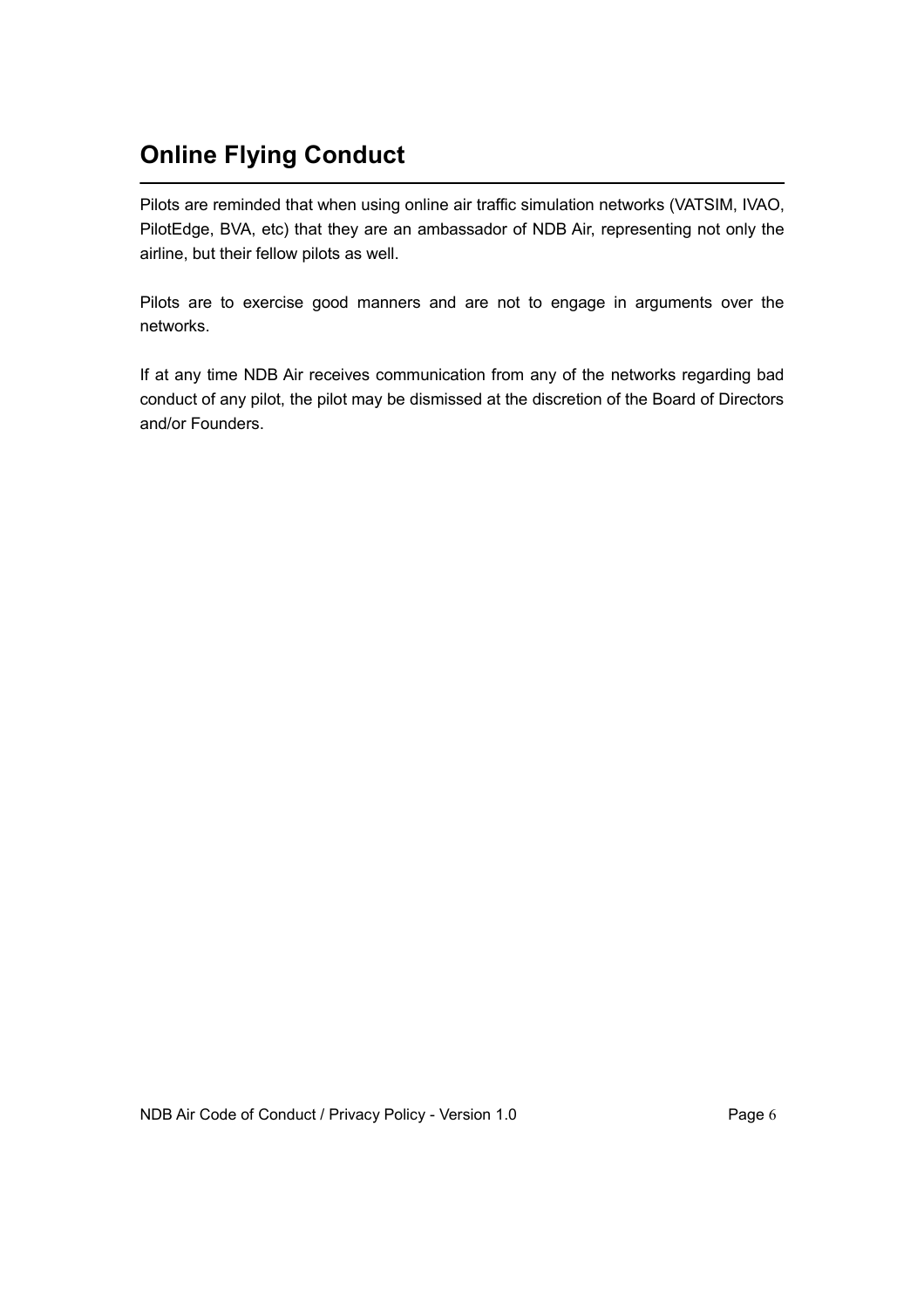### **NDB Air Pilot's Forum**

When logging onto the NDB Air Forum, all users are subject to a user agreement for the forum.

Pilots who are unable to conduct themselves in an appropriate manner are shall avoid making postings within the NDB Air Forum.

The following items are considered unacceptable on the NDB Air Forum:

- Offensive language directed at staff or other members.

- Pornographic links or material.

- Advertising of other virtual airlines. This includes users forum signatures and links. Board members may, at their discretion, permit the advertising of other VAs within Links and Signatures.

- References or links to illegal software.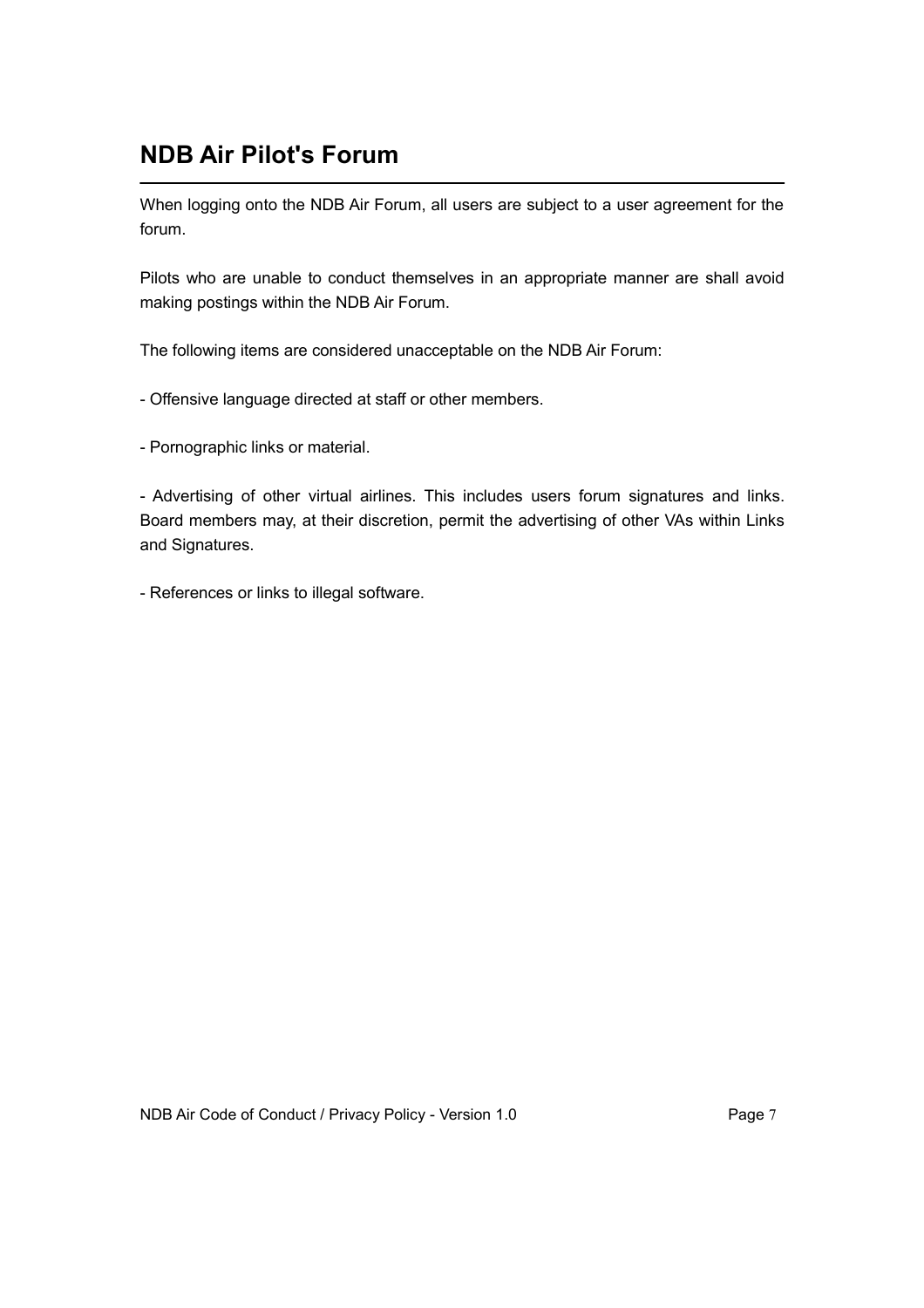### **Privacy policy**

Upon your written request, NDB Air agrees to notify you of:

- **1.** Any personally identifiable information or third party personal identification that is collected from you through NDB Air's web site;
- **2.** The name of the organization collecting the information;
- **3.** How the information collected is to be used;
- **4.** With whom the information may be shared;
- **5.** What choices are available to you regarding collection, use and distribution of the information;
- **6.** The kind of security procedures that are in place to protect the loss, misuse or alteration of information under NDB Air control;
- **7.** How you can correct any inaccuracies in the information.

If you feel that NDB Air is not following this privacy policy, you should contact the NDB Air CEO at the email address posted at the NDB Air website.

#### **Information Collection and Use**

NDB Air is the sole owner of the information collected on this site. It will not sell, share or rent this information to others in ways different from what is disclosed in this Privacy Policy. NDB Air collects information from its users at several different points on its website.

#### **Registration**

In order to use this website, you must first complete NDB Air's registration form. During registration, you are required to give your contact information including name and an email address. This information is used to contact you about the services on our site for which you have expressed interest. Demographic information may be collected to comply with appropriate laws regarding children, to provide targeted services and to incorporate network security. Cookies, as well as other means of personal unique identification will be used during the registration process. However, any personal data submitted will be kept strictly confidential and used only to identify you to the registration system.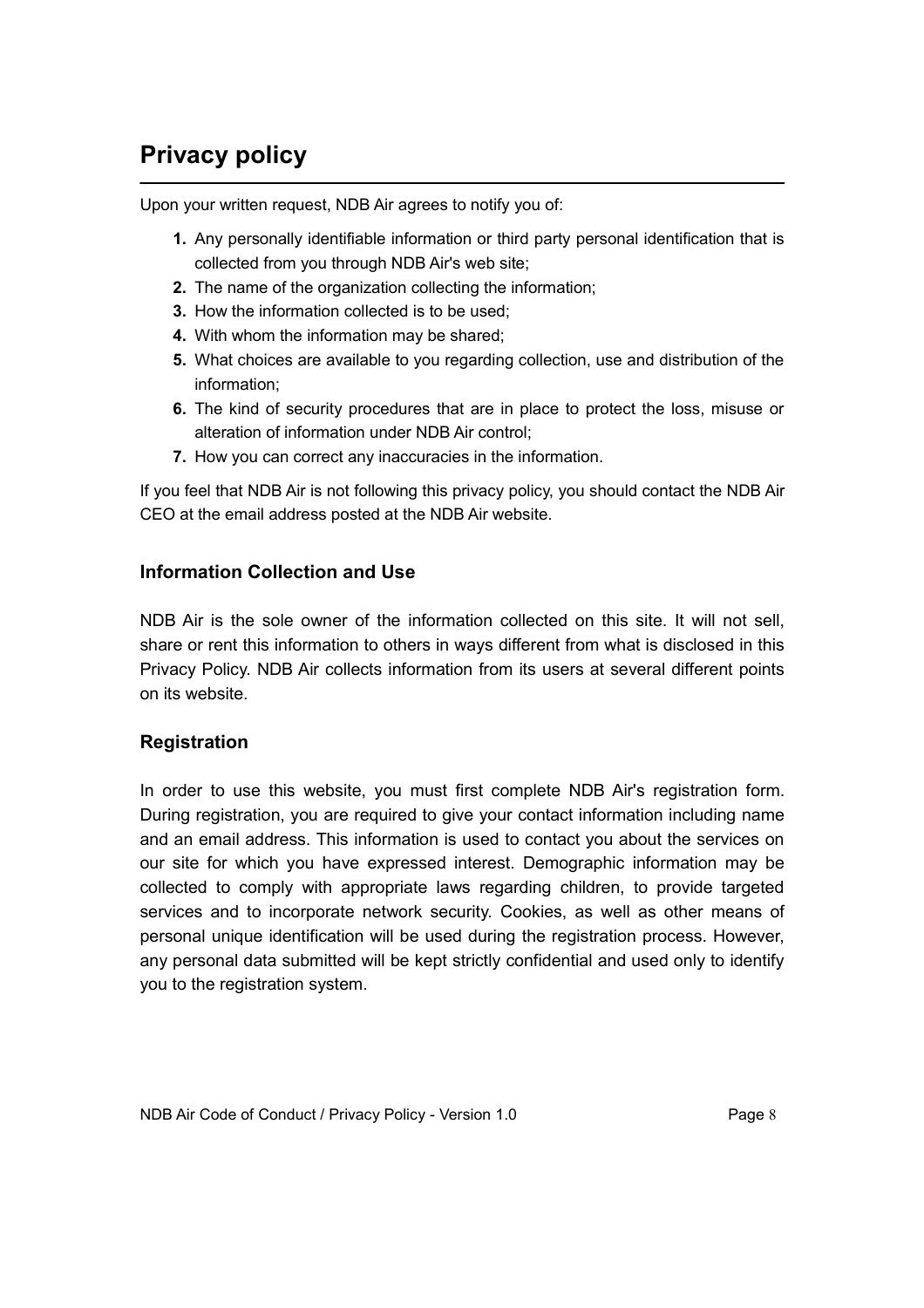#### **Cookies**

NDB Air may use cookies on its site. A cookie is a piece of data stored on your hard drive which is used to track you through our site and for network security. Some of our affiliates may also use cookies on our site. However, NDB Air has no access to or control over these cookies.

#### **Log Files**

NDB Air uses IP addresses to analyze trends, administer its site, track users' movement, and gather broad demographic information for aggregate use. IP addresses are linked to personally identifiable information for the purposes of network security.

#### **Sharing of Certain Information**

NDB Air may share aggregated demographic information with our partners and advertisers. This is not linked to any personal information that can identify any individual person.

#### **Personal Statistical Information**

In the normal course of connecting to the NDB Air website, certain personal statistical information will be collected. This information includes, but is not limited to, the time and duration of a member's connection, flights flown, PIREPS filed and other information necessary and useful for the maintenance of the website and your account. This personal information can be seen by other members and/or NDB Air affiliates and partners. In addition, this information may also be available to the general public via the internet. For further information regarding the availability of a member's personal statistical information, please send an email to the NDB Air CEO at the email address posted at the NDB Air website.

#### **Links To Outside Websites**

This web site contains links to other sites. Please be aware that NDB Air is not responsible for the privacy practices or policies of such other sites. NDB Air encourages its members to be aware when they leave the NDB Air website and to read the privacy statements of each and every web site that collects personally identifiable information. This privacy statement applies solely to information collected by NDB Air's web site.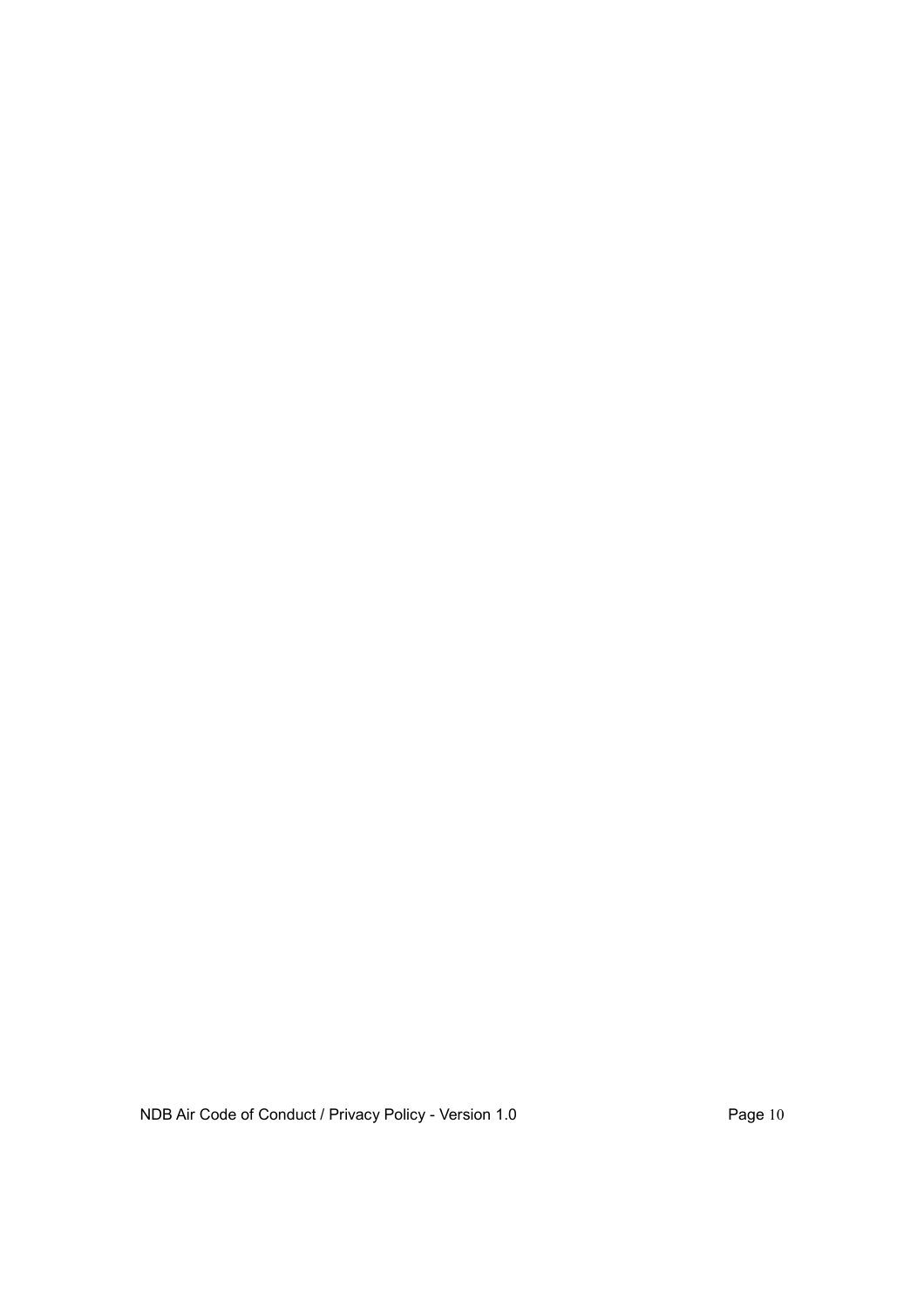#### **Required NOTAM Subscription**

All NDB Air members are automatically subscribed to the email distribution of a NOTAM list. This list is used to distribute information of an urgent nature to all NDB Air pilots. Subscription to this distribution list is automatic and mandatory for all pilots and is a condition of membership to NDB Air. This list is not used for any purpose other than official business.

#### **Security**

NDB Air takes every reasonable precaution to protect its pilots' information. When you submit sensitive information via the NDB Air website, your information is protected both online and offline.

NDB Air will make all reasonable efforts to protect member information off-line. All member information, not just the sensitive information mentioned above, is restricted. This information is password protected and only those people who need the information to perform a specific job (Board of Directors) are granted access to personally identifiable information. If you have any questions about the security of the information you submit to NDB Air's website, you can send an email to the NDB Air CEO at the email address posted at the NDB Air website.

#### **Correction or Updating of Personal Information**

If a user's personally identifiable information changes or needs correction, a member should contact The NDB Air SVPHR for assistance in updating his or her account.

#### **Notification of Changes**

If NDB Air decides to update or change its privacy policy, notice of such changes shall be posted on its website so members are always aware of what information is collected, how it may be used and/or disclosed. If at any point NDB Air decides to use personally identifiable information in a manner different from that stated at the time it was collected, it will notify members by email so that they may decide whether to maintain or cancel their membership with NDB Air.

#### **Minimum Age Requirement**

NDB Air does not accept memberships from persons younger than the age of 18 under any circumstances and without exception. In addition, NDB Air does not allow any person under the age of 18 to join or post in its forum or to participate in the use NDB Air Code of Conduct / Privacy Policy - Version 1.0 Page 11